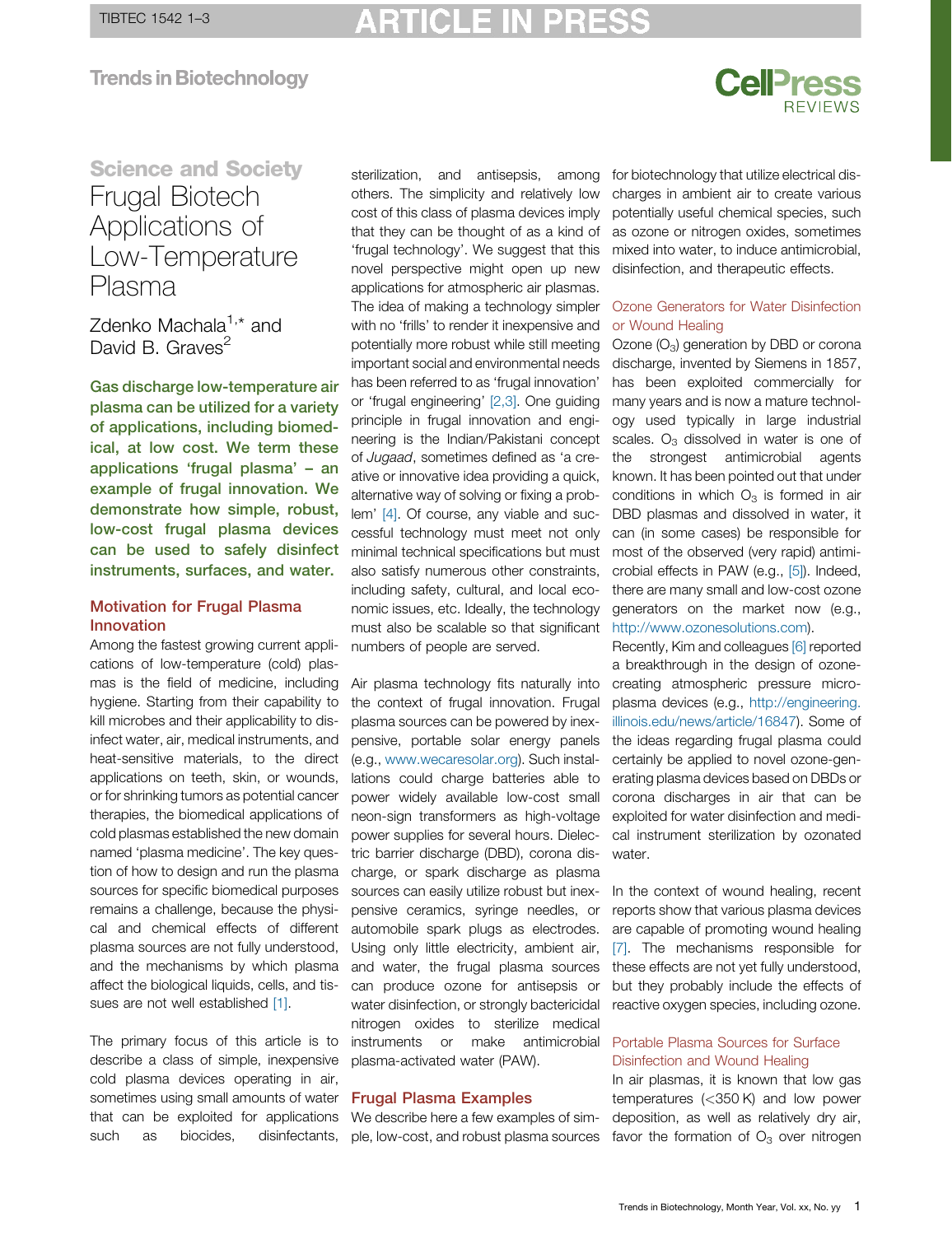### **Trends in Biotechnology**

#### oxides and nitric acid. When depositing more power in ambient air, nitrogen oxides and nitric acid formation will compete with  $O_3$  and the plasma electrons dissociate ambient water molecules to produce highly reactive OH (hydroxyl) radicals that consequently recombine to make hydrogen peroxide  $(H_2O_2)$  [\[8\].](#page-2-0) At still higher powers, nitric oxide and its related species (e.g., nitrite,  $NO<sub>2</sub>$ ) are created in significant quantities in air plasmas and these compounds have been shown to be effective, for example, in killing fungi growing under toenails [\[9\]](#page-2-0) and treating infected wounds [\[10\]](#page-2-0).

We present an example of a frugal portable air plasma 'corona pen' that employs a neon-sign transformer with a rectifier and voltage multiplier to power a DC-positive streamer or negative corona discharge on a needle electrode in ambient air [\[11\]](#page-2-0) that generates  $O_3$ , NO<sub>x</sub>, and OH radicals at very low power (<1 W). The streamer corona, especially in combination with water, introduced, for example, by electrospray, can be strongly antibacterial for disinfection of surfaces and even inactivation of antibioticresistant biofilms [\[11\]](#page-2-0). Figure 1 shows a photograph of a positive streamer corona discharge on this portable air plasma pen and examples of a direct treatment of bacteria on agar plates by this plasma source. Such sources have potential for medical instrument disinfection or direct in vivo application for wound healing or dentistry. An example of a portable air plasma device that could serve in this way is the batterypowered, handheld 'plasma flashlight' [\[12\]](#page-2-0). Devices such as this could be manufactured for less than \$100 with power dissipationtypically lessthan several watts. Although yet to be demonstrated in clinical practice, it seems likely that they would be useful in both point-of-care applications and centralized facilities.

#### Antimicrobial NO<sub>x</sub> Generation for Medical Instrument Sterilization

As noted earlier, if the power dissipation in air plasmas is further increased, the  $O_3$ production will be completely suppressed





**CellPress** 



 $2.5$  min

15 min

Exposure time

 $2.5$  min

15 min

Exposure time **Trends in Biotechnology** 

possible to create powerful antimicrobial concentrations of NO and especially NO2 in such plasmas [\[13,14\].](#page-2-0)

One example of this approach is the 'NOxBox', which uses a hybrid glowspark air discharge using a regular automobile spark plug, with relatively small amounts of electrical power from inexpensive power supplies, to produce antimicrobial  $NO<sub>x</sub>$  gases [\(Figure 2\)](#page-2-0). This frugal air plasma source dissipates approximately 30 W in a 1-L confined volume to generate  $2000-3000$  ppm  $NO_x$  in 5 min, with the  $NO<sub>x</sub>$  generation rate of over  $10^{16}$  NO<sub>x</sub> molecules/J. Approximately 80–90% of the  $NO<sub>x</sub>$  is in the form of  $NO<sub>2</sub>$ , which is the dominant antimicrobial component. The strong antimicrobial

and the NO<sub>x</sub> production will dominate. It is action of the NO<sub>x</sub> mixture after several minutes of plasma operation was demonstrated by measuring rates of Escherichia coli disinfection on metal surfaces and in water exposed to the plasma volume [\[14\]](#page-2-0). Scale-up to fill a 5–10-L container with useful concentrations of  $NO<sub>x</sub>$ that might be used, for example, for medical instrument sterilization, is relatively straightforward.

#### Concluding Remarks on Frugal Plasma Sources

There are many other potential applications for the kind of frugal plasma devices presented here. One example is PAW prepared by water interaction with air plasma. PAW contains large concentrations of reactive oxygen and nitrogen species (RONS), such as  $H<sub>2</sub>O<sub>2</sub>$ , nitrates and